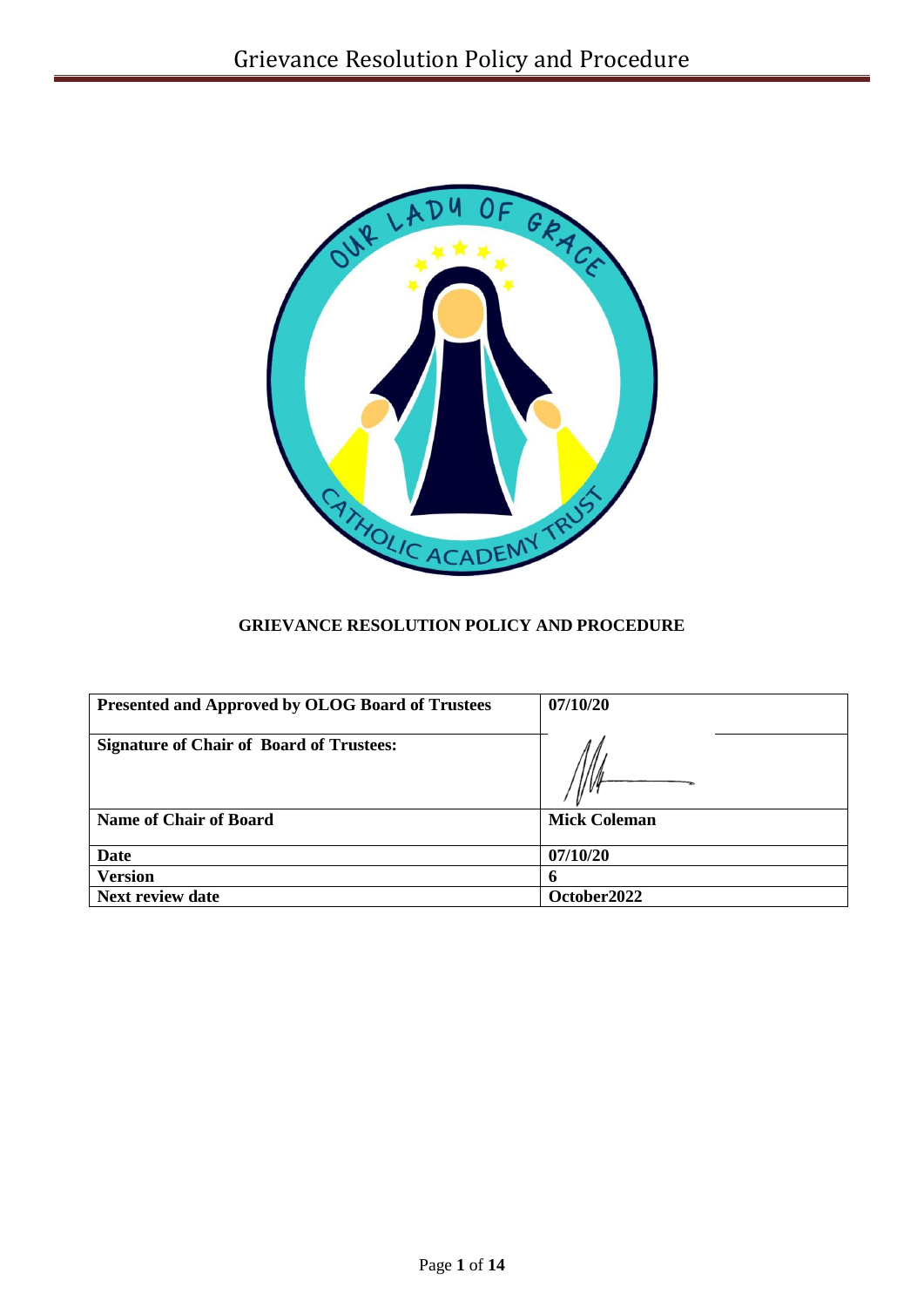### **DEFINITIONS**

In this Grievance Resolution Policy and Procedure, unless the context otherwise requires, the following expressions shall have the following meanings:

- i. 'Academy' means the academy named at the beginning of this Capability Policy and Procedures and includes all sites upon which the Academy undertaking is, from time to time, being carried out.
- ii. 'Academy Trust Company' means the company responsible for the management of the Academy and, for all purposes, means the employer of staff at the Academy.
- iii. 'Board' means the board of Directors of the Academy Trust Company.
- iv. 'Chair' means the Chair of the Board as appointed from time to time.
- v. 'Clerk' means the Clerk to the Board as appointed from time to time.
- vi. 'Companion' means a willing work colleague not involved in the subject matter of the disciplinary proceedings against an employee under this Capability Policy and Procedure, or a trade union official, an accredited representative of a trade union or other professional association of which the employee is a member, who should be available for the periods of time necessary to meet the timescales under this Grievance Policy and Procedure.
- vii. 'Diocesan Schools Commission' means the education service provided by the diocese in which the Academy is situated, which may also be known, or referred to, as the Diocesan Education Service.
- viii. 'Directors' (hereafter referred to as Trustees) means trustees appointed to the Board from time to time.
- ix. 'Governing Board' means the body carrying out the employment functions of the Academy Trust Company in relation to the Academy and such term may include the Board and/or the Local Governing Body (LGB) of the Academy.
- x. 'Governors' means (if appropriate to the context), the governors appointed and elected to the Local Governing Body, from time to time.
- xi. 'Headteacher' means the most senior teacher in the Academy who is responsible for its management and administration. Such teacher may also be referred to as the Head of School or Principal.
- xii. 'Local Governing Body' (LGB) means (if appropriate to the context), the Governors appointed to carry out specified functions in relation to the Academy as delegated by the Academy Trust Company.
- xiii. 'Resolution Manager' or 'Manager' means a Stage 1 Resolution Manager and/or a Stage 2 Resolution Manager, as the context so requires, appointed in accordance with Paragraph 3 to conduct the formal procedure set out at Paragraph 5.
- xiv. 'Vice-Chair' means the Vice-Chair of the Board as elected from time to time.
- xv. 'Working Day' means any day on which you would ordinarily work if you were a full-time employee. In other words, 'Working Day' will apply differently to teaching and non-teaching staff. However, part-time and full-time staff will not be treated differently for the purposes of implementing this Grievance Policy and Procedure.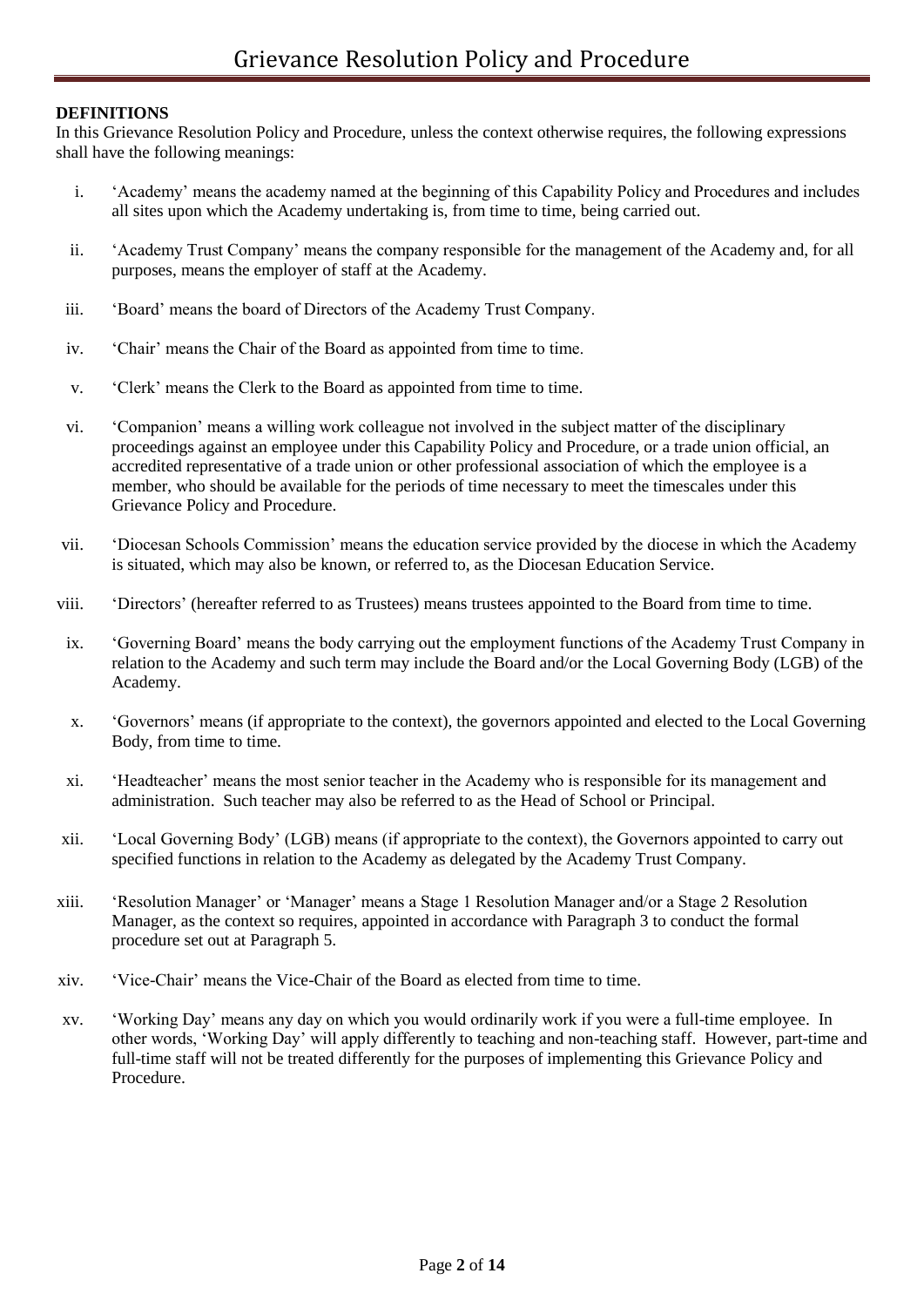### **SCOPE**

- 1.1 This Grievance Resolution Policy and Procedure is available to you insofar as any grievance relates to your work within the Academy and you are an employee or worker contracted by the Academy Trust Company to work at the Academy (hereinafter referred to as an "employee" or "you").
- 1.2 The Academy Trust Company is committed to ensuring respect, objectivity, belief in the dignity of the individual, consistency of treatment and fairness in the operation of this policy. This commitment extends to promoting equality of opportunity and eliminating unlawful discrimination throughout the Academy community which includes all of the academies in the Academy Trust Company's group.
- 1.3 This Grievance Resolution Policy and Procedure offers opportunities to ensure justice for teachers, support staff and pupils alike and has the potential for the expression of Christian qualities such as honesty, self-knowledge, respect for others and their gifts, recognition of the needs and achievements of others, challenge to self and others, personal growth and openness.
- 1.4 This procedure **can** be used to:
- (a) bring about a resolution to your work-related grievance unless the situation is listed at Paragraph 1.5 below as falling within a separate procedure;
- (b) to raise a grievance in relation to, (but not limited to), terms and conditions of employment, health and safety, work relations, bullying and harassment, new working practices, working environment, organisational change and discrimination.
- 1.5 This procedure **cannot** be used to:
- (a) complain about the use of any other procedure or process (e.g. disciplinary, capability, restructuring etc) in relation to you whilst that procedure is being followed unless your complaint relates to the fair implementation of such procedure or process;
- (b) appeal against any formal or informal disciplinary sanction;
- (c) appeal against any decision to terminate your employment whether on grounds of ill-health, incapacity, redundancy, misconduct, poor performance or other grounds;
- (d) appeal against selection for redundancy;
- (e) complain about, or appeal against, any decision relating to pay or grading. Such matters are covered by the Academy Trust Company's Pay Policy
- (f) complain about or appeal against any decision relating to your pension. Separate Dispute Resolution Procedures have been set up by the Teachers' Pension Scheme and the local fund of the Local Government Pension Scheme;
- (g) complain about any matter that forms a collective grievance where the appropriate mechanism is for representations to be made by the appropriate trade union representatives;
- (h) complain about any matter which is properly the subject of a statutory consultation process unless your complaint relates to the fair implementation of such statutory consultation process;
- (i) complain about matters which have been, or should have been, brought under a separate policy or procedure operated by the Academy Trust Company, such as the Academy Trust Company's Complaints Policy and Procedure or Public Interest Disclosure/Whistleblowing Policy and Procedure;
- (j) complain about matters which are more than three months old where the grievance has already been dealt with or is no longer relevant or live (though this shall not prevent you referring to matters more than three months old in relation to a grievance which is otherwise live); or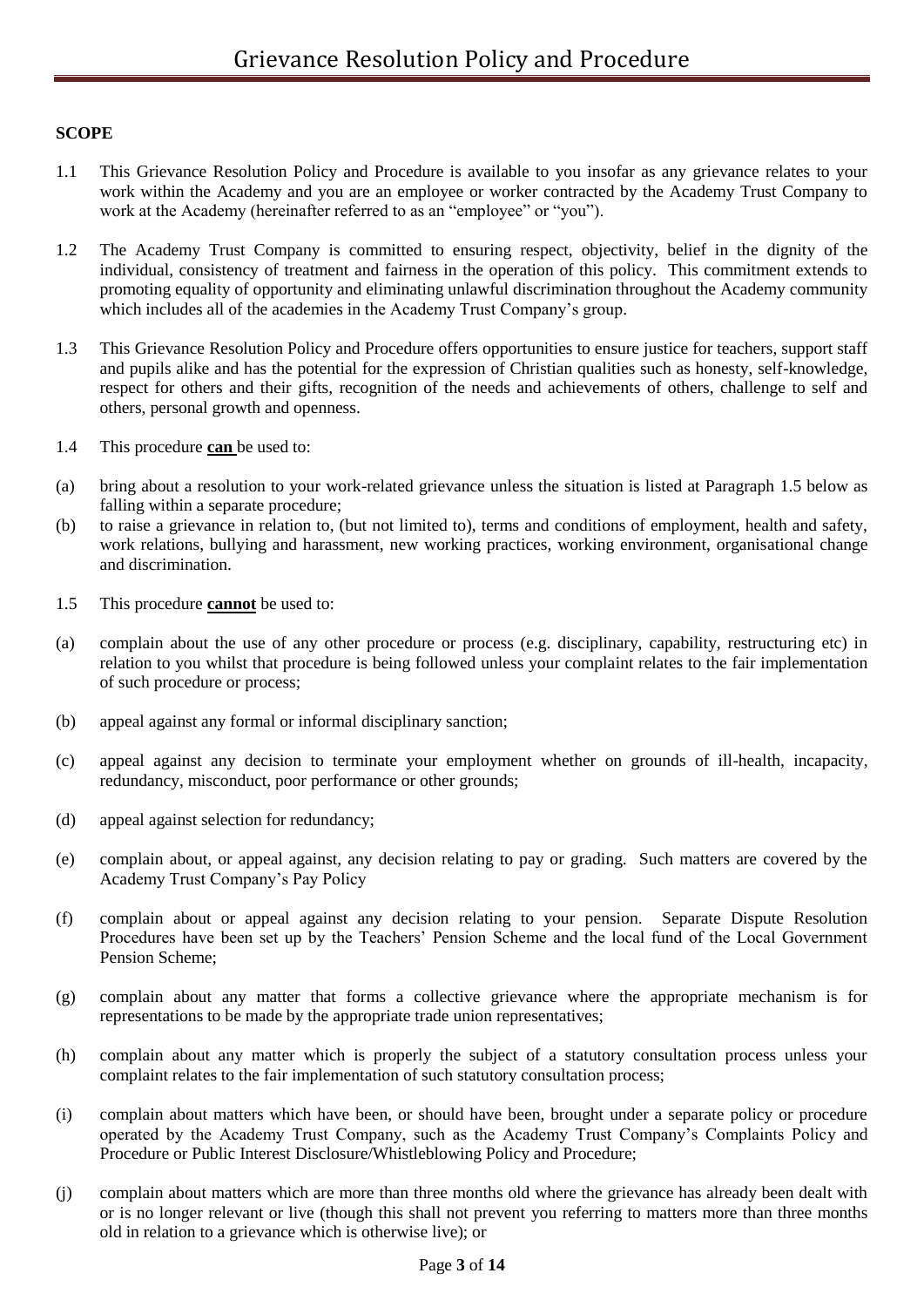- (k) raise a safeguarding concern in relation to (a) child(ren) as any such concern should be reported immediately to the Designated Safeguarding Lead or to the Local Authority Designated Officer or other appropriate authority as specified in the Academy Trust Company's Safeguarding Policy.
- 1.6 An employee is entitled to have access, by arrangement, to their personnel file and to request the deletion of time-expired records in line with the provisions of the General Data Protection Regulation (GDPR) and the Data Protection Act 2018.
- 1.7 The Academy Trust Company delegates its authority in the manner set out in this policy.
- 1.8 The primary purpose of this procedure is to resolve current grievances.
- 1.9 The primary purpose is not to make findings of fact on historical matters (though this may be required in order to resolve some grievances).
- 1.10 The Academy Trust Company's focus will, at all times, be on the remedial steps required to resolve a grievance.
- 1.11 The Academy Trust Company does not speak of grievances being "against" any particular person but rather of grievances "relating" to a particular person.
- 1.12 The Academy Trust Company shall seek to resolve any grievance raised by an employee during their notice period and/or garden leave period, using this policy.
- 1.13 There may be occasions where this procedure needs to be modified to comply with the requirements of the Academy Trust Company's Child Protection and Safeguarding Policies, for example, by allowing the Local Authority Designated Officer to offer advice to the Academy Trust Company at appropriate stages, or where an employee has a disability which means that reasonable adjustments need to be made to this procedure. Where the Academy Trust Company's Child Protection and Safeguarding Policies are invoked this Grievance Policy and Procedure may be suspended until such time as the Board determines, in its sole discretion, that it is appropriate resume it. All modifications will be discussed with the employee.
- 1.14 Subject to Paragraphs 1.5(a) and (b), there may be occasions when an employee brings a grievance pursuant to this Grievance Resolution Policy and Procedure in connection with actions taken under the Academy Trust Company's Disciplinary Policy and Procedure. This shall not lead to any automatic delay or pause in the conduct of any matters under the Academy Trust Company's Disciplinary Policy and Procedure. In such circumstances, the employee and the Headteacher, or in the case where the disciplinary matter relates to the Headteacher, the Chair, will meet to discuss whether or not the Academy Trust Company's Disciplinary Policy and Procedure should be suspended whilst the grievance is dealt with. The final decision as to whether or not to suspend the Disciplinary Policy and Procedure in such circumstances will be taken by the Headteacher or the Chair (as appropriate) and their decision shall be final.

#### **INFORMAL RESOLUTION**

- 2.1 The Academy Trust Company encourages employees to resolve grievances informally and without recourse to the formal grievance procedure wherever possible.
- 2.2 Before raising a formal grievance under this procedure, you should try to resolve the matter informally either through your line manager, the Headteacher or, where possible, with the other party.
- 2.3 Where there is scope to reach a resolution informally, various strategies will be discussed with you and you may wish to suggest possible strategies that may assist in reaching informal resolution.
- 2.4 Examples of informal resolution might include engaging in informal discussions with you; introducing team building sessions; offering team training; mediation sessions or other appropriate options depending on the specific circumstances of the grievance. Where a grievance is raised informally, in order to reach a resolution you will need to be able to explain what outcome you are seeking.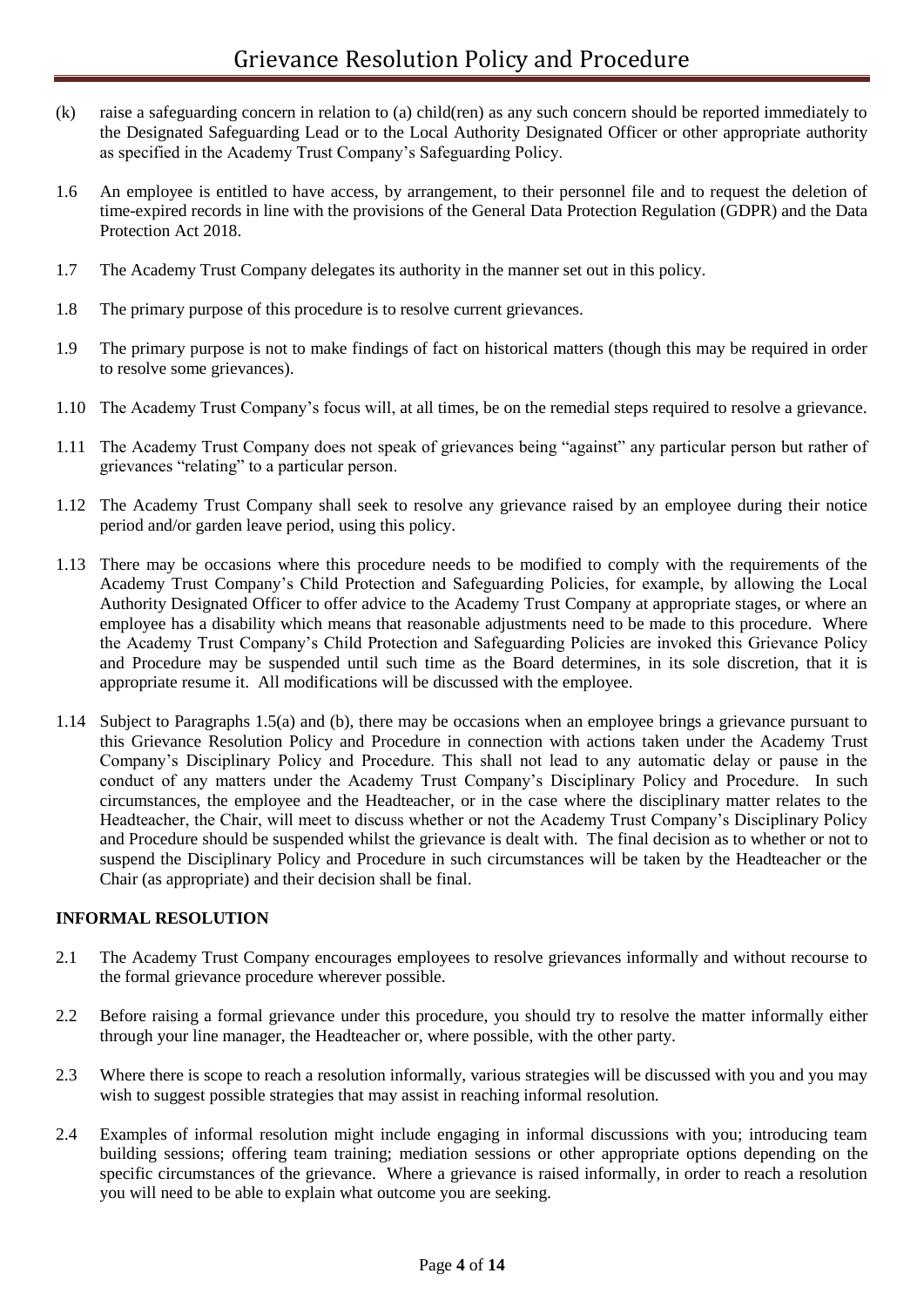- 2.5 Following an informal resolution meeting, you will be provided with a note of the meeting and you will have an opportunity to provide written comments on the note of the meeting prior to it being included in your personnel file.
- 2.6 If an employee does not feel that there is a reasonable prospect of resolving their grievance informally and/or if attempts to do so have been unsuccessful, they may invoke the formal grievance resolution procedure.

### **3. RESOLUTION MANAGERS**

The Resolution Manager should, apart from in exceptional circumstances, be someone not personally involved in the matter which is the subject of the grievance and will be appointed in accordance with the table below depending on the subject matter of the grievance:

| Your grievance relates to                                                 | <b>Stage 1 Resolution Manager</b>                                                                                                                               | <b>Stage 2 Resolution Manager</b>                                                                                            |
|---------------------------------------------------------------------------|-----------------------------------------------------------------------------------------------------------------------------------------------------------------|------------------------------------------------------------------------------------------------------------------------------|
| Pupils, parents or staff (other<br>than the Headteacher)                  | The Headteacher                                                                                                                                                 | LGB chair or another non-staff<br>governor nominated by the Chair                                                            |
| The Headteacher                                                           | The LGB Chair                                                                                                                                                   | LGB Appeal Panel appointed by the<br>Vice-Chair                                                                              |
| Governor /Governors (other<br>than the Chair)                             | The LGB Chair                                                                                                                                                   | LGB Appeal Panel, appointed by the<br>LGB Vice - Chair (or the LGB<br>Clerk if the matter relates to the<br>Vice-Chair)      |
| A Trustee or CAO or Chair<br>of LGB (other than the Chair<br>of Trustees) | The Chair of Trustees                                                                                                                                           | Trustees 'Appeal Panel appointed<br>by the Vice-Chair (or the Trustees'<br>Clerk if the matter relates to the<br>Vice-Chair) |
| The Chair of Trustees (or a<br>group of Trustees including<br>the Chair)  | The Vice-Chair or another<br>non-staff Trustee (other than<br>the Chair) nominated by the<br>Clerk (in consultation with<br>the Diocesan Schools<br>Commission) | Trustees' Appeal Panel appointed by<br>the Vice-Chair (or the Trustees'<br>Clerk if the matter relates to the<br>Vice-Chair) |
| The whole body of Trustees                                                | A representative of the<br>Diocesan Schools<br>Commission                                                                                                       | A panel appointed by the Diocesan<br><b>Schools Commission</b>                                                               |

### **4. POWERS OF RESOLUTION MANAGERS**

- 4.1 As part of the resolution of a grievance raised under the formal procedure at Paragraph 5 below, the Resolution Manager will carry out an investigation into the allegations made by the employee in their Form GRP1 and/or GRP2 (as described in Paragraph 5 below) or as a result of anything discussed at a Stage 1 Resolution Meeting or a Stage 2 Resolution Meeting.
- 4.2 As part of the resolution of a grievance raised under the formal procedure at Paragraph 5 below, the Resolution Manager may, where they reasonably believe that such action will result in a partial or full resolution of the grievance: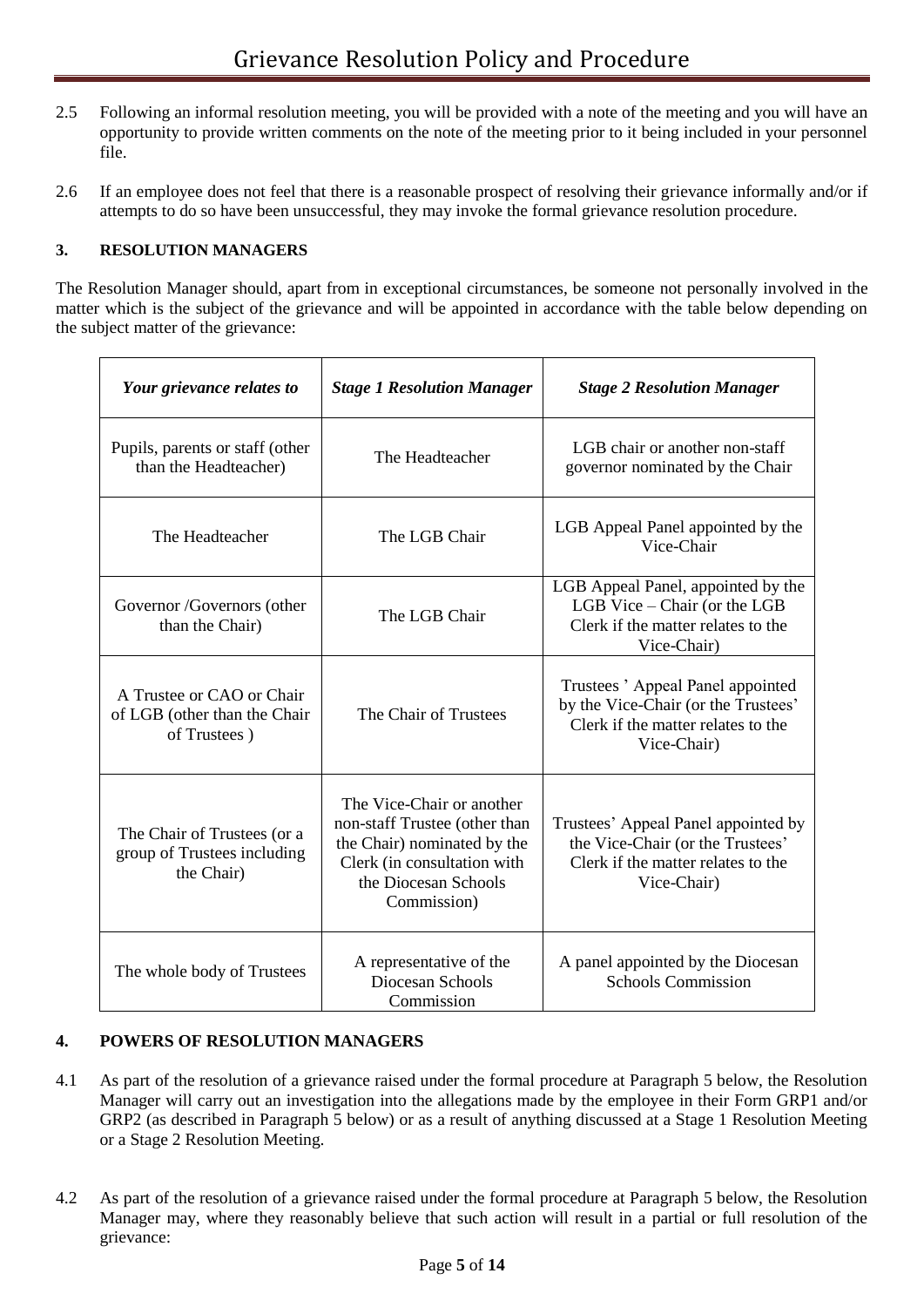- (a) Request that an independent investigation be carried out into the allegations made by the employee in their Form GRP1 and/or GRP2 (as described in Paragraph 5 below) or as a result of anything discussed at a Stage 1 Resolution Meeting or a Stage 2 Resolution Meeting. The Clerk will appoint the independent investigator within 5 Working Days of a request by the Resolution Manager to do so;
- (b) Make a recommendation that the employee who has raised the grievance attend independent mediation with any other party who is the subject of the grievance;
- (c) Recommend any other reasonable course of action.
- 4.3 Nothing in this Paragraph 4 shall prejudice the Academy Trust Company's general right to deal with grievances with the assistance specified in Paragraph 11.

#### **5. FORMAL GRIEVANCE**

#### 5.1 **Stage 1**

- 5.1.1 If you have not been able to resolve a problem through informal discussions in accordance with Paragraph 2, you must complete a Form GRP1 (Appendix 1 to this Policy and Procedure and available on the Academy's website or other relevant place as notified to you by the Academy) and submit it to the Clerk. The Clerk will acknowledge receipt of your Form GRP1 within 3 Working Days of receipt by the Clerk.
- 5.1.2 The Clerk will formally appoint a Stage 1 Resolution Manager following the guidance in Paragraph 3 above.
- 5.1.3 The Stage 1 Resolution Manager will arrange to meet with you as soon as possible to discuss your grievance. This meeting is a Stage 1 Resolution Meeting and will normally be held within 10 Working Days of the Stage 1 Resolution Manager receiving your completed Form GRP1 from the Clerk. You will be informed of the date of the Stage 1 Resolution Meeting in writing. At the Stage 1 Resolution Meeting, the Stage 1 Resolution Manager will ask you to explain the nature of your grievance and will invite you to suggest how it might be resolved. The Stage 1 Resolution Manager will then discuss the matter with you with a view to understanding how your grievance might be resolved. Stage 1 Resolution Meetings may be adjourned if the Stage 1 Resolution Manager, in their sole discretion, determines that further investigations are required in order to resolve the grievance. If a Stage 1 Resolution Meeting is adjourned the reconvened meeting will be arranged once the further investigation is complete and you will be provided with at least 5 Working Days' notice in writing of the date of the reconvened meeting.
- 5.1.4 The Stage 1 Resolution Manager will aim to confirm the outcome of the Stage 1 Resolution Meeting in writing to you within 5 Working Days of the date of the Stage 1 Resolution Meeting or any reconvened Stage 1 Resolution meeting ("the Stage 1 Resolution Letter"). The outcome of your grievance will be set out in the Stage 1 Resolution Letter as follows:
- (a) your grievance is upheld and you will be told what action will be taken; or
- (b) your grievance us partially upheld and you will be told what action will be taken; or
- (c) your grievance is not upheld.
- 5.1.5 You will be provided with a copy of the notes from the Stage 1 Resolution Meeting with the Stage 1 Resolution Letter.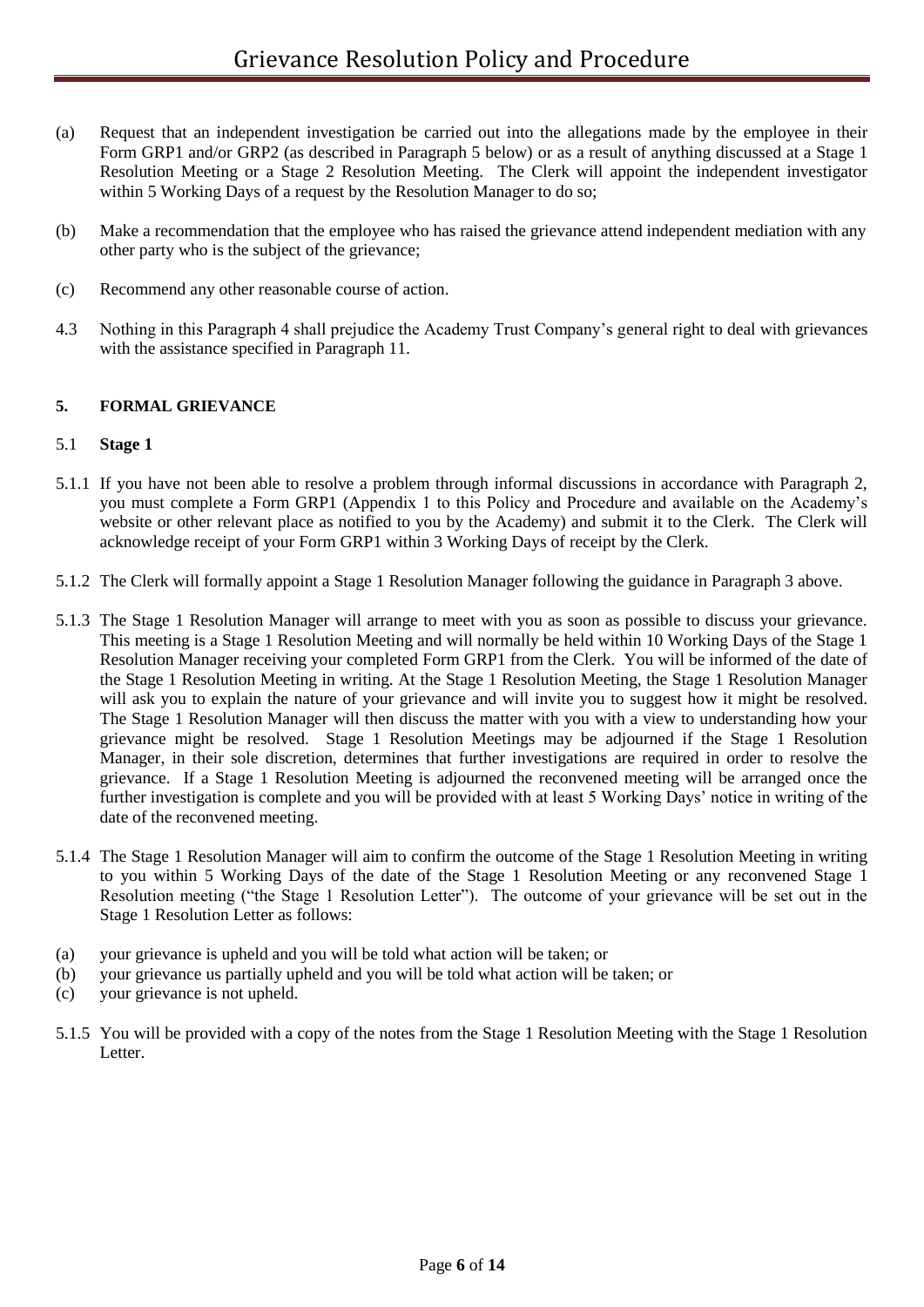#### 5.2 **Stage 2 (APPEAL)**

- 5.2.1 In the event that you are not satisfied with the outcome of the Stage 1 Resolution Meeting as set out in the Stage 1 Resolution Letter, you can appeal by sending a completed Form GRP2 (Appendix 2 to this Policy and Procedure and available on the Academy's Intranet or other relevant place as notified to you by the Academy) to the Clerk within 5 Working Days of the date of the Stage 1 Resolution Letter. The Clerk will acknowledge receipt of your Form GRP2 within 3 Working Days of receipt by the Clerk.
- 5.2.2 The Clerk will formally appoint a Stage 2 Resolution Manager (who will not be the Stage 1 Resolution Manager) following the guidance in Paragraph 3 above.
- 5.2.3 The Stage 2 Resolution Manager will arrange to meet with you as soon as possible to discuss your appeal. This meeting is a Stage 2 Resolution Meeting and it will normally be held within 10 Working Days of the Stage 2 Resolution Manager receiving your completed Form GRP2 from the Clerk. You will be informed of the date of the Stage 2 Resolution Meeting in writing.
- 5.2.4 The Stage 2 Resolution Manager will confirm the outcome of the Stage 2 Resolution Meeting in writing to you within 5 Working Days of the date of the Stage 2 Resolution Meeting ("the Stage 2 Resolution Letter"). The decision of the Stage 2 Resolution Manager is final and there will be no further right of appeal. The outcome of your appeal will be set out in the Stage 2 Resolution Letter as follows:
- (a) your appeal is upheld and you will be told what action will be taken; or
- (b) your appeal is not upheld.
- 5.2.5 You will be provided with a copy of the notes from the Stage 2 Resolution Meeting with the Stage 2 Resolution Letter.

#### **6. LGB GOVERNORS' & TRUSTEES' APPEAL PANEL**

- 6.1 LGB and Trustees' Appeal Panels shall comprise three non-staff governors or trustees not previously involved in the matter and shall not comprise the Chair or Vice-Chair unless there are insufficient numbers of non-staff governors or trustees not previously involved in the matter, in which case the Chair and/or Vice-Chair may be appointed to a Directors' Appeal Panel but only where they have not been previously involved in the matter.
- 6.2 In the exceptional event that there are insufficient numbers of Trustees available to participate in the Trustees' Appeal Panel, the Academy Trust Company may appoint associate members solely to participate in the Trustees' Appeal Panel on the recommendation of the Diocesan Schools Commission.

#### **7. COMPANION**

- 7.1 You may be accompanied at any meetings held pursuant to this policy by a Companion (including any informal resolution meetings and mediation meetings).
- 7.2 You must let the relevant Resolution Manager know who your Companion will be at least one Working Day before the relevant Resolution Meeting.
- 7.3 If you have any particular reasonable need, for example, because you have a disability, you may also be accompanied by a suitable helper.
- 7.4 Your Companion can address the Resolution Meeting in order to:
- (a) put your case;
- (b) sum up your case;
- (c) respond on your behalf to any view expressed at the Resolution Meeting; and
- (d) ask questions on your behalf.
- 7.5 Your Companion can also confer with you during the meeting.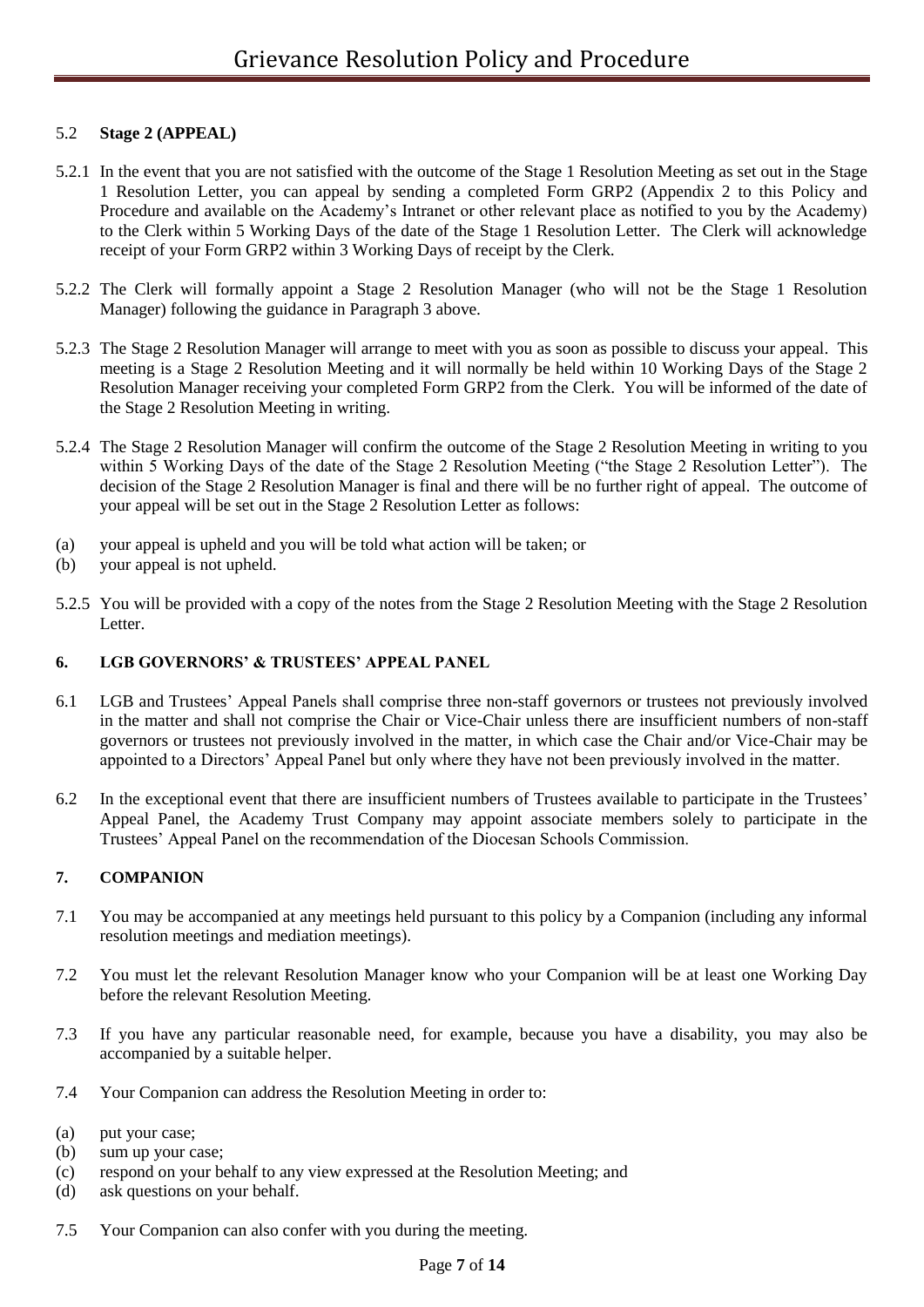- 7.6 Your Companion has no right to:
- (a) answer questions on your behalf;
- (b) address the meeting if you do not wish it; or
- (c) prevent you from explaining your case.
- 7.7 Where you have identified your Companion and they have confirmed in writing to the relevant Resolution Manager that they cannot attend the date or time set for the Resolution Meeting, the Resolution Meeting will be postponed for a period not in excess of five Working Days from the date set by the Academy to a date and time agreed with your Companion. Should your Companion subsequently be unable to attend the rearranged Resolution Meeting, the Resolution Meeting may be held in their absence or written representations will be accepted.

### **8. CONFIDENTIALITY AND TRANSPARENCY**

- 8.1 Proceedings and records of any grievance will be kept as confidential as possible but you must appreciate that circumstances can mean that grievances cannot always be dealt with on an entirely confidential basis.
- 8.2 A grievance you raise could result in the instigation of disciplinary action in respect of another employee and, to protect the confidentiality of that process, the Academy Trust Company may not be able to inform you of the fact of the disciplinary process or of the disciplinary action which has been taken as a result of your grievance, if any.
- 8.3 The parties should not disclose the fact or content of any grievance to any employee or third party without the express consent of the Resolution Manager (except that you are allowed to approach a prospective Companion). Failure to comply with this clause may render you liable to disciplinary action under the Academy Trust Company's Disciplinary Policy and Procedure.
- 8.4 At the conclusion of your grievance, and after any related disciplinary or other processes have been completed, a report will be presented to the non-staff Directors at a full meeting of the Board as a confidential item.

### **9. TIMING OF MEETINGS**

- 9.1 The aim is that meetings under this Procedure will be held at mutually convenient times but depending on the circumstances may:
- (a) need to be held when you were timetabled to teach (if that is appropriate to your role);
- (b) exceptionally be held during planning, preparation and administration time if this does not impact on lesson preparation (if this is appropriate to your role);
- (c) exceptionally be held after the end of the Academy day;
- (d) not be held on days on which you would not ordinarily work;
- (e) be extended by agreement between the parties if the time limits cannot be met for any justifiable reason.
- 9.2 Where an employee is persistently unable or unwilling to attend a meeting without good cause the Resolution Manager will make a decision on the evidence available.

### **10. VENUE FOR RESOLUTION MEETINGS**

If your grievance raises sensitive issues, the relevant Resolution Manager may hold the meeting off the Academy site.

### **11. ASSISTANCE**

- 11.2 Where a formal grievance relates to a matter concerning the religious character of the Academy Trust Company, your completed Form GRP1 and any other relevant information will be sent by the Academy Trust Company to the Diocesan Schools Commission who may appoint an adviser to assist the Academy Trust Company in responding to your grievance.
- 11.2 In all cases the Academy Trust Company may seek assistance from the Diocesan Schools Commission.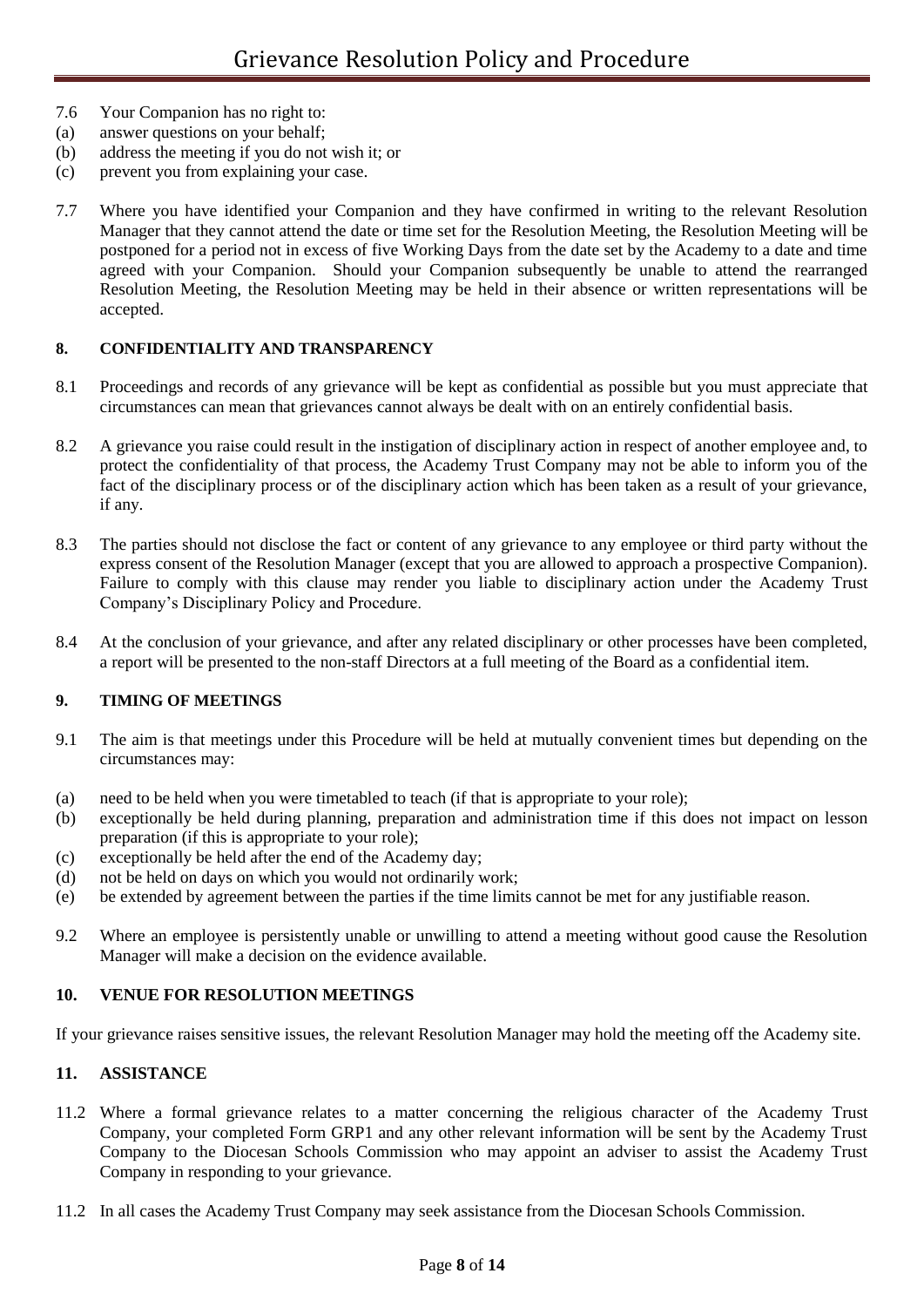### **12. FALSE, VEXATIOUS OR MALICIOUS GRIEVANCES**

Making a false, vexatious or malicious grievance under this procedure is a serious disciplinary offence which could result in dismissal for gross misconduct. If the Resolution Manager believes the grievance is false, malicious or vexatious a new investigation under the Academy Trust Company's Disciplinary Policy and Procedure will take place. The fact that an allegation has not been substantiated following a formal investigation should not mean that it will be automatically considered false, malicious or vexatious.

#### **13. PUBLIC INTEREST DISCLOSURE/WHISTLEBLOWING**

You should be aware that a grievance may, in certain cases, amount to a protected disclosure under the Employment Rights Act (please see the Academy Trust Company's Public Interest Disclosure Policy and Procedure for further details). You will not be allowed to raise the same matter under both this policy and the Academy Trust Company's Public Interest Disclosure Policy and Procedure.

#### **14. PROTECTION FROM VICTIMISATION**

This Grievance Policy and Procedure allows staff to seek to resolve grievances without fear of reprisals, victimisation or disadvantage.

#### **15. REVIEW OF THIS PROCEDURE**

This procedure was produced in September 2013, updated in June 2016, May 2018 and October 2020 by the Catholic Education Service (CES) for use in Catholic Voluntary Academies in England following consultation with the national trade unions. It may be adapted, as appropriate, for use in joint Church academies subject to the approval of the CES on referral by the relevant Catholic diocese. This procedure will be reviewed in readiness for the academic year 2022/2023.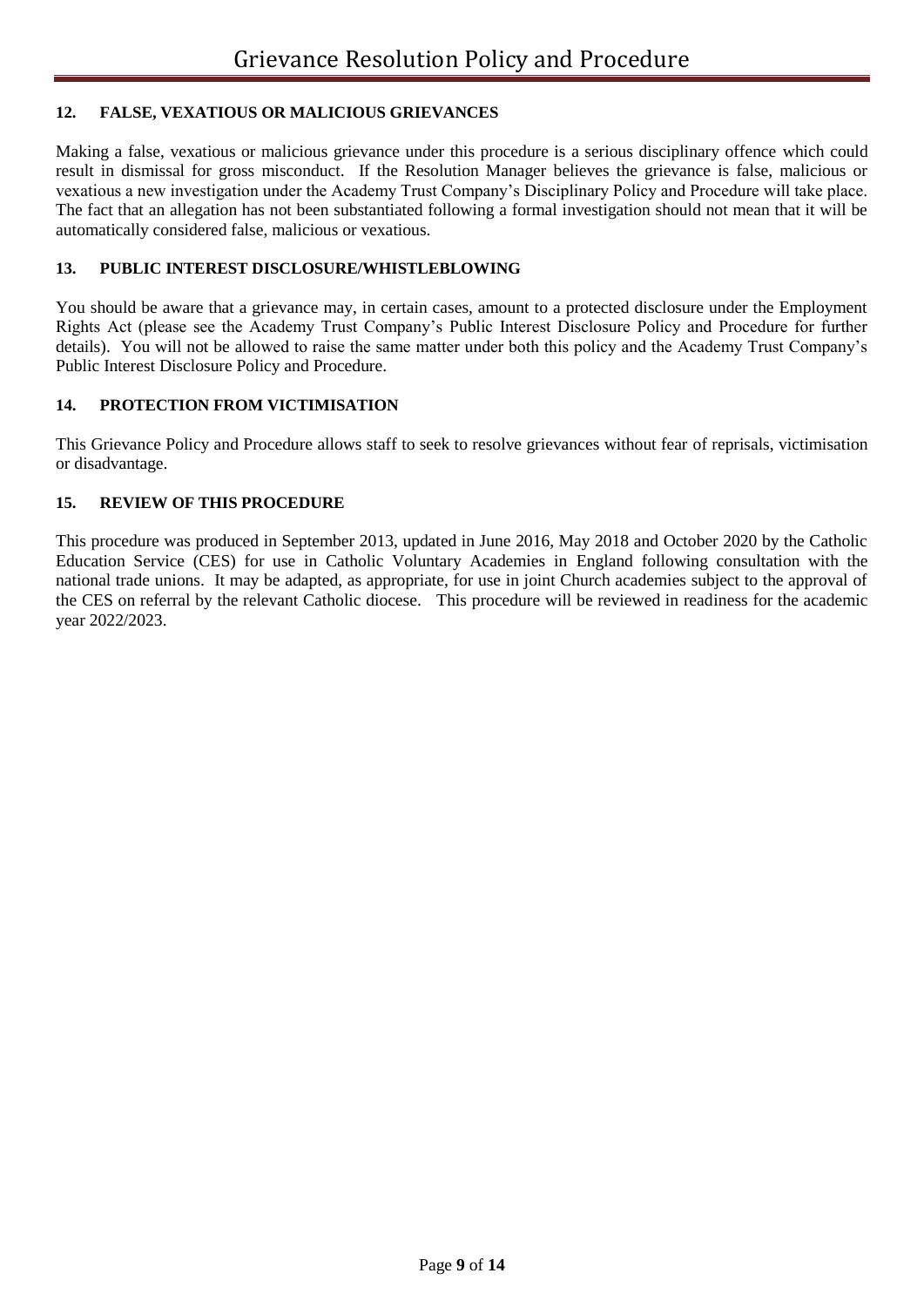## **APPENDIX 1 FORM GRP1**

| Submitted by |  | Name:                              |                                                                                          |  |  |
|--------------|--|------------------------------------|------------------------------------------------------------------------------------------|--|--|
|              |  | <b>Job Title:</b>                  |                                                                                          |  |  |
| 1.           |  |                                    | I wish to formally complain about the behaviour, conduct or decisions of:                |  |  |
|              |  | Parents                            |                                                                                          |  |  |
|              |  |                                    |                                                                                          |  |  |
|              |  | Pupils                             |                                                                                          |  |  |
|              |  | Staff (other than the Headteacher) |                                                                                          |  |  |
|              |  | Headteacher                        |                                                                                          |  |  |
|              |  |                                    | A Director/Governor or Directors/Governors (other than the Chair of the Board)           |  |  |
|              |  |                                    | The Chair of the Board (or a group of Directors/Governors including the Chair)           |  |  |
|              |  | The Directors as a whole           |                                                                                          |  |  |
| 2.           |  |                                    | The details of my complaint are (where possible please identify dates, times and names): |  |  |
|              |  |                                    |                                                                                          |  |  |
|              |  |                                    |                                                                                          |  |  |
|              |  |                                    |                                                                                          |  |  |
|              |  |                                    |                                                                                          |  |  |
|              |  |                                    |                                                                                          |  |  |
|              |  |                                    |                                                                                          |  |  |
|              |  |                                    |                                                                                          |  |  |
|              |  |                                    |                                                                                          |  |  |
|              |  |                                    |                                                                                          |  |  |
|              |  |                                    |                                                                                          |  |  |
|              |  |                                    |                                                                                          |  |  |
|              |  |                                    |                                                                                          |  |  |
|              |  |                                    |                                                                                          |  |  |
|              |  |                                    |                                                                                          |  |  |
|              |  |                                    |                                                                                          |  |  |
|              |  |                                    |                                                                                          |  |  |
|              |  |                                    |                                                                                          |  |  |
|              |  |                                    |                                                                                          |  |  |
|              |  |                                    |                                                                                          |  |  |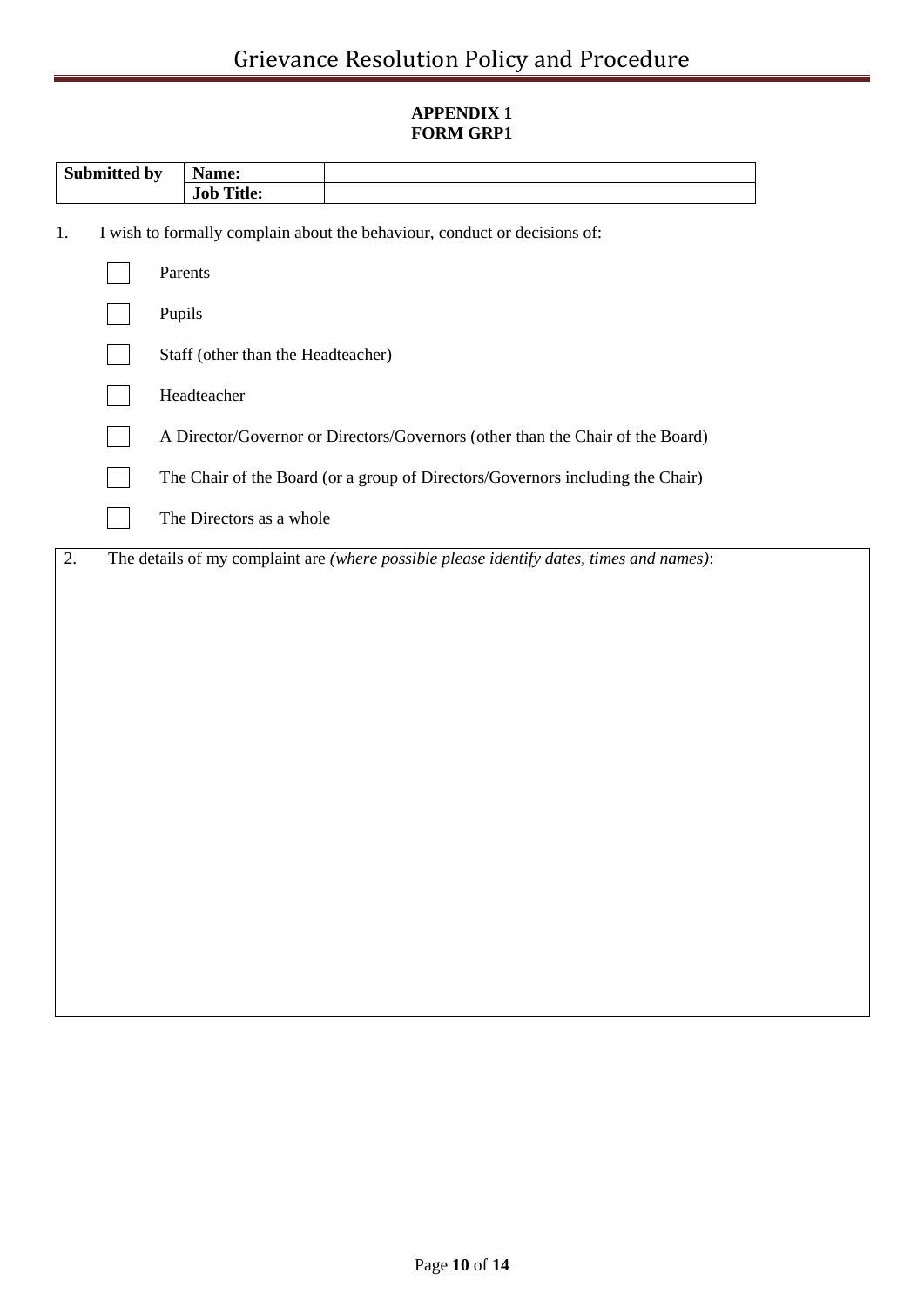3. **EITHER** I have attempted to resolve my grievance informally by (please detail your attempts at informal resolution) **OR** I have not attempted to resolve this matter informally because (*delete where appropriate*):

4. In considering my grievance, I ask you to consider speaking to the following:

5. In considering my grievance, I ask you to look at the following attached documents:

6. In considering my grievance, I ask you to look for the following documents:

7. The outcome I am seeking to resolve this grievance is: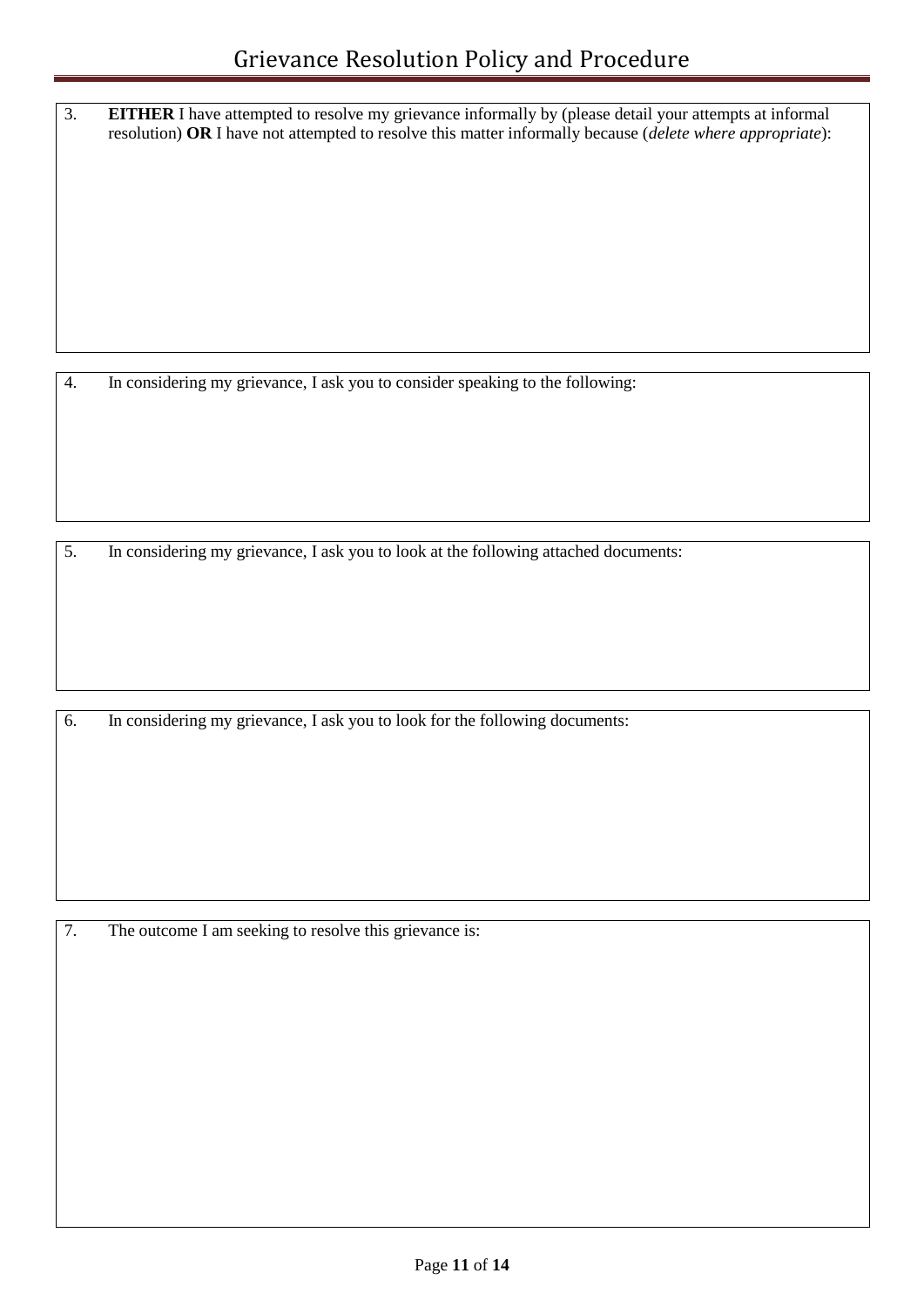8. During the period in which you investigate my grievance, I would like you to consider taking the following steps (if any):

9. My grievance does/does not\* include a complaint that I am subject to discrimination, bullying or harassment (If necessary provide relevant information).

10. My grievance does/does not\* include a complaint that raises a child protection issue (if necessary provide relevant information).

11. I will/will not\* need special help at my Resolution Meeting (I necessary provide relevant information).

12. My companion at the Stage 1 Resolution Meeting will be:

13. My companion cannot attend a Resolution Meeting on the following dates/times:

- $\bullet$
- $\bullet$  $\bullet$

**I have read the School's Grievance Resolution Policy and Procedure and am aware that false, malicious or vexatious grievances may result in disciplinary action against me for gross misconduct. I am aware that this GRP1 may be forwarded to the Diocesan Schools Commission and/or to the Designated Person for Child Protection (as appropriate). I am aware that a report on the outcome of this grievance will be submitted to the governors / trustees.**

| <b>OFFICE USE ONLY</b>                  |
|-----------------------------------------|
| Received by Clerk to Board on:          |
| <b>Stage 1 Resolution Manager:</b>      |
| Received by Stage 1 Resolution Manager: |
| <b>Resolution Meeting held:</b>         |
| Refer to DSC: YES/NO                    |
| Refer to Designated Person CP: YES/NO   |
| * delete as appropriate                 |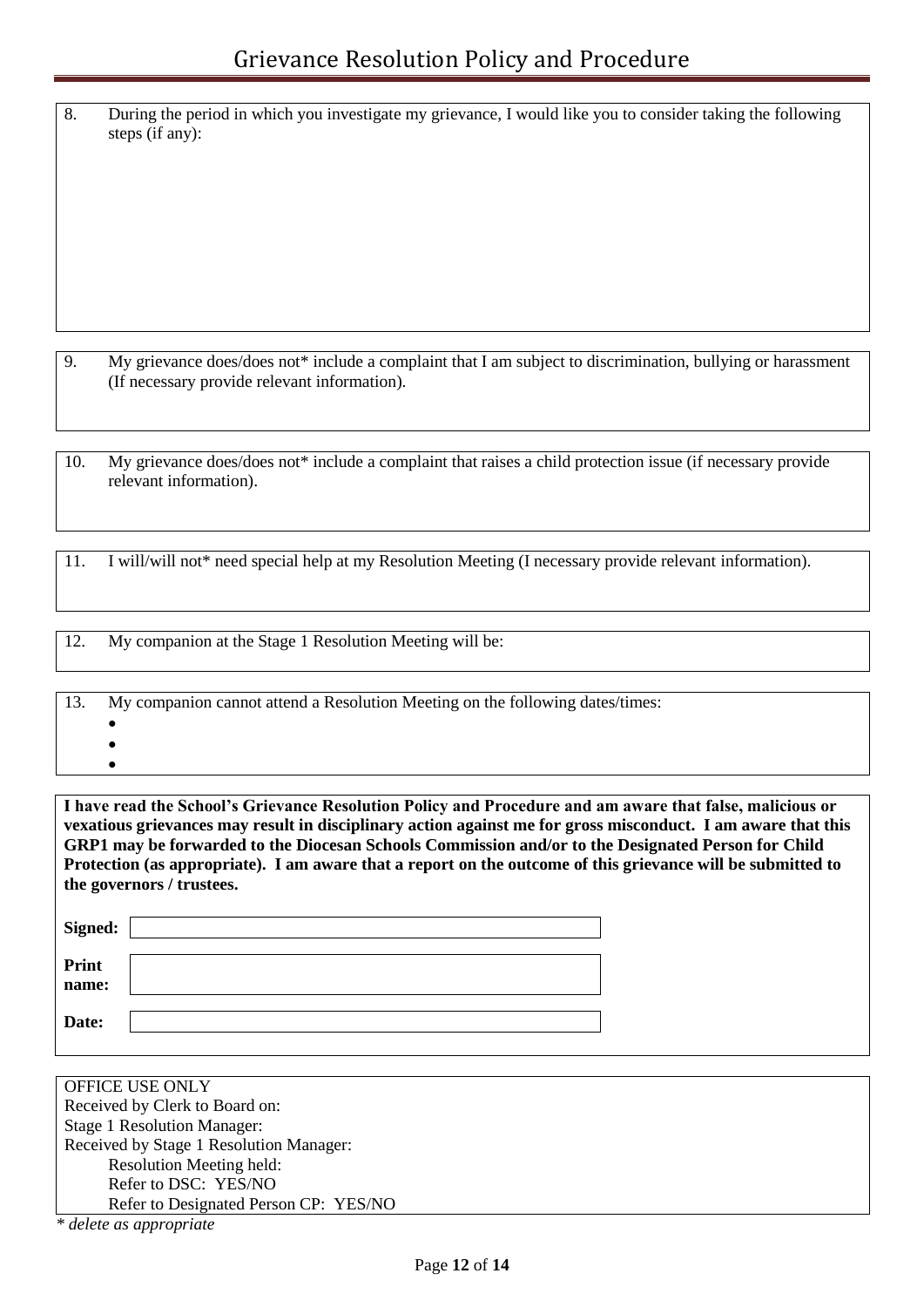### *APPENDIX 2 FORM GRP2*

 $\sim$ 

| Submitted   Name:<br>$\bm{b}$ |                                    |  |
|-------------------------------|------------------------------------|--|
|                               | <b>Job Title:</b>                  |  |
|                               | <b>Stage 1 Resolution Manager:</b> |  |

*1. I wish to formally appeal against the Stage 1 Resolution Manager's decision. I attach:*

*A copy of my Form GRP1*

*The Stage 1 Resolution Letter*

*2. I disagree with the Stage 1 Resolution Letter because:*